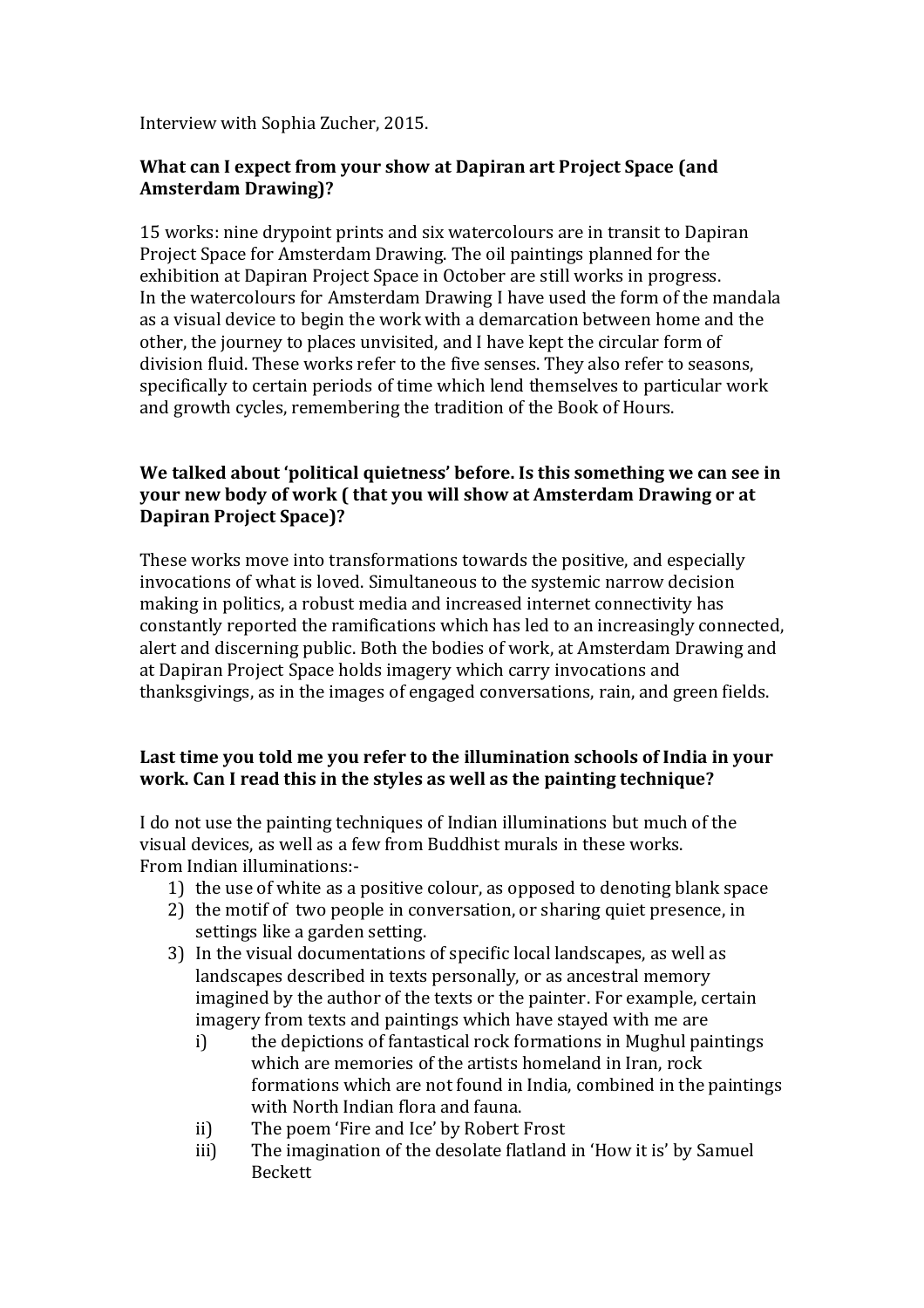- iv) The ice landscape which runs through chapters in Ursula Le Guin's 'Left Hand of Darkness'
- v) Flattened space with flatness emphasized by the use of line in Indian painting traditions
- vi) The use of colour is also sometimes symbolic, as it is in Indian imagery.

From Buddhist monastery murals (Alchi Monasteries, Ladakh): The use of repetition of form as invocation is a reference to the repetition of the Buddha image in Buddhist mural cycles. In the painting 'Home healing', the repetition is of tears which transform into raindrops while moving across the landscape.

#### **Do you remember when you started painting? What was it about making art that appealed to you?**

I began painting at an early age, possibly from the age of three. Much of my childhood was spent on merchant ships, as my father is a master mariner, and painting was a sustainably absorbing activity, which could later also document the continuously changing stimuli of new places visited, stories read and listened to. I could name four childhood memories which were very impactful.

- 1) The first experience of the magic of drawing was of my father drawing four lines which joined two disconnected squares to form a cube on a 2 dimentional surface, as well as the rapidity with which he could draw an elephant while we were on a ship in the middle of an ocean. Image making has a magical element to it and multiple authorships, or authorship which is much wider and more ancient than the obvious maker of the work.
- 2) A visit to the pyramids at Giza at a young age. Human made and immovable, they were beyond my comprehension as a whole, and my interaction was with one stone which was part of the pyramid base, which in itself was higher than I could scale. I was not tall enough to see beyond a few rows of stone steps, standing at the base of the pyramid, and being told that the structure was of a pyramid (and explained to about the shape of a pyramid) one had to imagine what one couldn't see but believed/knew to be true.

A similar feeling of awe was triggered by a photograph I had seen of Ayers rock. I later read that people circumnavigate the rock walking. This reminds me of a story narrated to me by a friend a year back, about a man who repeatedly walked along the circumference of a small island but who never saw the same landscape twice, the inability to document or catalogue anything in its entirety or know something completely.

3) The two paintings, seeing photographs of these made me want to be a painter, were Chirico's 'Mystery and Melancholy of a Street', and 'The Scream' by Edvard Munch. Both these paintings highlighted chosen aspects of nature (light) and a psychological connection when it moves through the human experience. Both these works gave me the experience of forgetting the self, a feeling only matched by the experience of the ocean from a ship, of the self sublimated.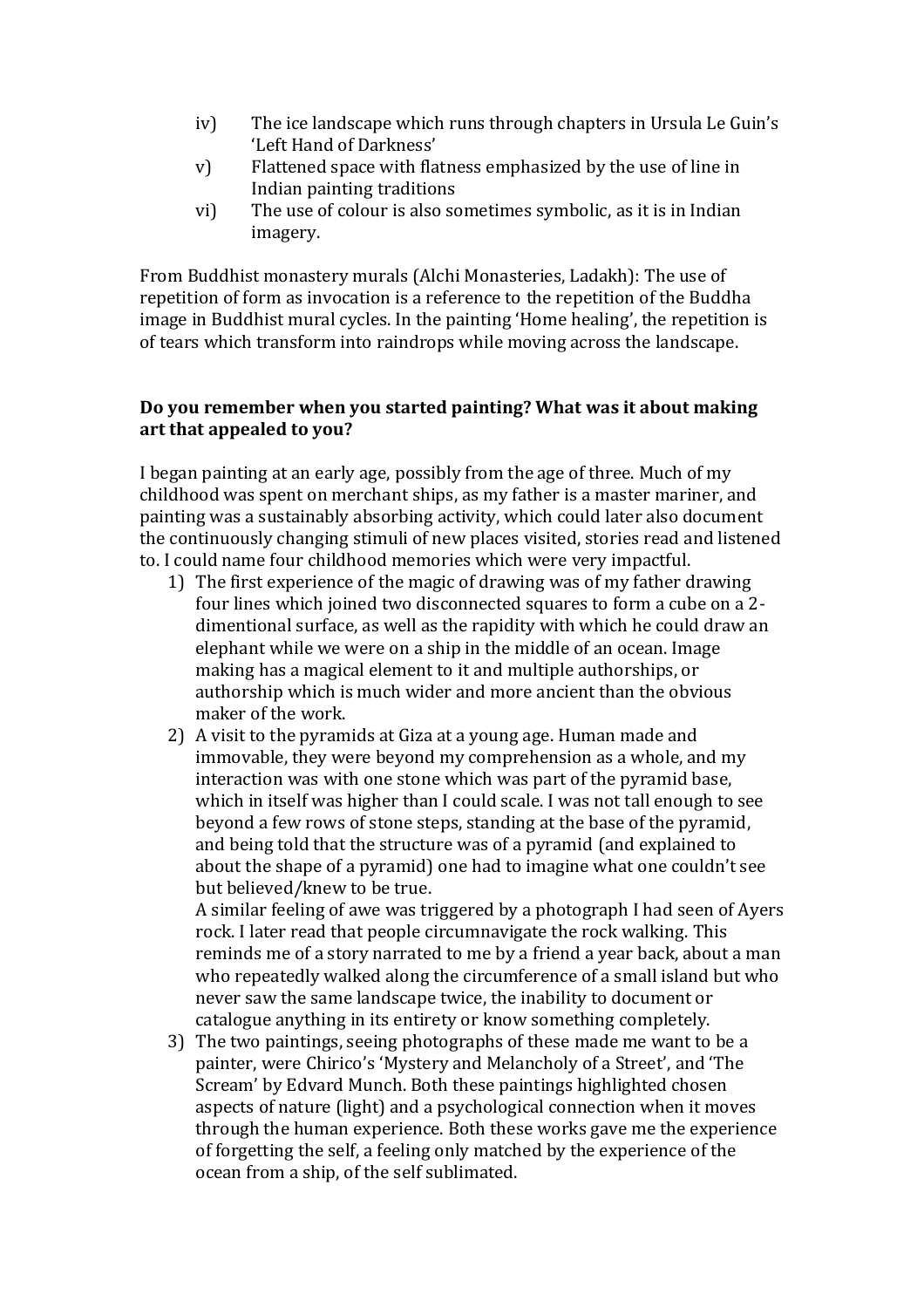4) The forth experience which comes to mind was a visit to a painting studio in Rajasthan, run as a guild, with joint authorship of the paintings, in fact the works weren't even signed. The author completely disappears from memory. There was a feeling of strong concentration and focus, to the extent that the painters were undistracted by moving lines of visiting tourists. One of the painters worked with a very fine brush, bringing the white skirt of a tiny figure in the painting to life, denoting folds with repeated fine lines equally spaced. He worked with a steady hand. I continued painting in order to grow this state of mind which was found in these experiences from nature and equally strong human reflections.

## **How has your work evolved over the years?**

The body of work over the years has many threads which continue to run through them when it comes to content. Earlier a documentary approach was foregrounded, as odes, celebrations of daily life, the paintings documented absolute specificities of location, places I had moved through myself, documentations of memories of places which held fragile, easily dissolvable moments of peace.

Lately the works are increasingly allegorical and symbolic with the use of motifs which speak of specific situations or places, but which aren't anymore exact visual descriptions.

The narratives in a single painting have increased in number and are able to coexist. This has led to the visual also turning more yielding to this multiplicity.

## **How has your work changed (subject matter/style?) after your residency at the Rijksakademie?**

The exposure to art in Europe that I absolutely loved was incredible, as were the interactions with colleagues at the Rijksakademie.

Some examples of works which were wonderful:

- 1) Manon de Boer's video work at the Kassel Documenta 2012; the duration of a man blowing one long breath into a flute, one note of the time-period of one breath extended for as long as the flute player could humanly manage, like an archetype of a breath standing for life, human endurance, striving.
- 2) Hannah Darbovan's work on one wall of the Stedelijk, a vast repetition of forms on paper which looked like musical notations.
- 3) And the works of Piet Mondrian, the craft behind the building of the rhythm of an image.

My paintings after Amsterdam and during the residency at the Rijksakademie had more emphasized space divisions and I felt a stronger abstract, geometric foundation, like a terrain, which could later hold an increased amount of narration without the visual crumbling.